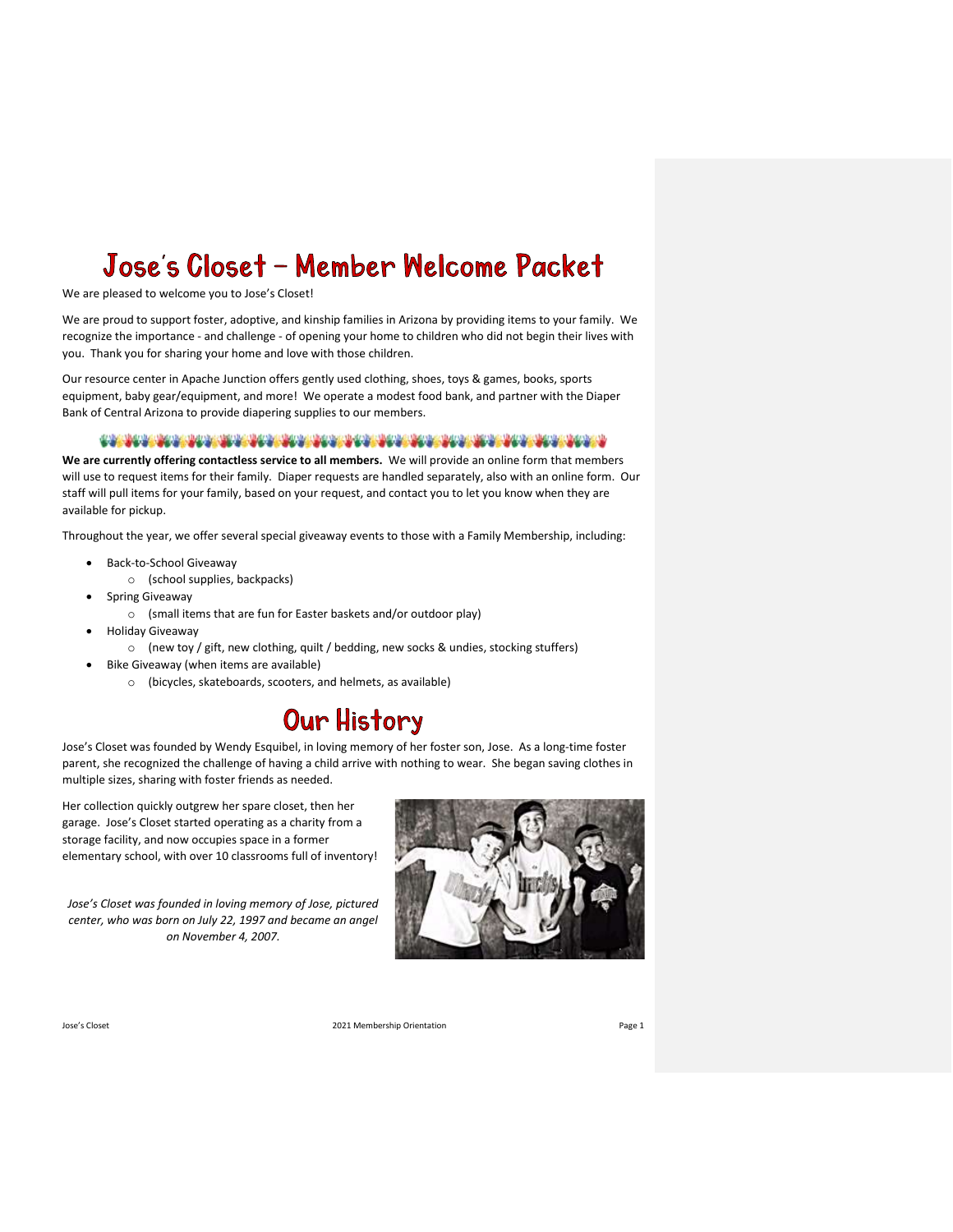## Jose's Closet Membership Levels

#### <u>TA NGC 1994 NGC 1994 NGC 1994 NGC 1994 NGC 1994 NGC 1994 NGC 1994 NGC 1994 NGC 1994 NGC 1994 NGC 1994 NGC 199</u>

- - - - - - - - - - - - - - - - - - - - - - - - - - - - - - Receive at no cost - - - - - - - - - - - - - - - - - - - - - - - - - - - - - -

#### **Basic Membership**

## **Family Membership**

- Includes foster children only
- No cost to household
- DCS or other official paperwork required
- Household information form required
- 3 outfits, 1 pair of shoes, 1 sleepwear per foster child
	- o Available 2 times per year per foster child
	- o Items will be preselected, ready for pickup
- 
- Includes all children in household, up to age 21
- \$50 donation requested annually
- 5 volunteer hours annually per household\*\*
- DCS or other official paperwork required
- Household information form required
- 6 outfits, 2 pairs of shoes, plus sleepwear, seasonal items, and more per every child in household
	- o Available monthly January November o Members can shop for their own items\*\*
	- o *Pandemic Service: Members request items, which are provided via contactless pickup*
- Food Boxes available monthly
- Diapers available monthly
- Formula & Infant Care items available monthly
- Holiday Giveaways
- Special Event Giveaways
- Back-to-School Giveaways
- Toys / Books / Games / Sports Items available
- Baby Gear & Equipment available
- Facebook Members Only Group access

**Commented [S1]:** The formatting on this seems off to me, but I don't have time to mess with the spacing….

*Distribution of all items is dependent on current available inventory. We cannot guarantee that items will be available in every size at any given time. Some items are limited to a "per child" or "per family" number.*

\*\* - Some options are not available in their normal ways during our pandemic operations. During pandemic operations, all items are preselected for members, and we are not requesting volunteer time from our members.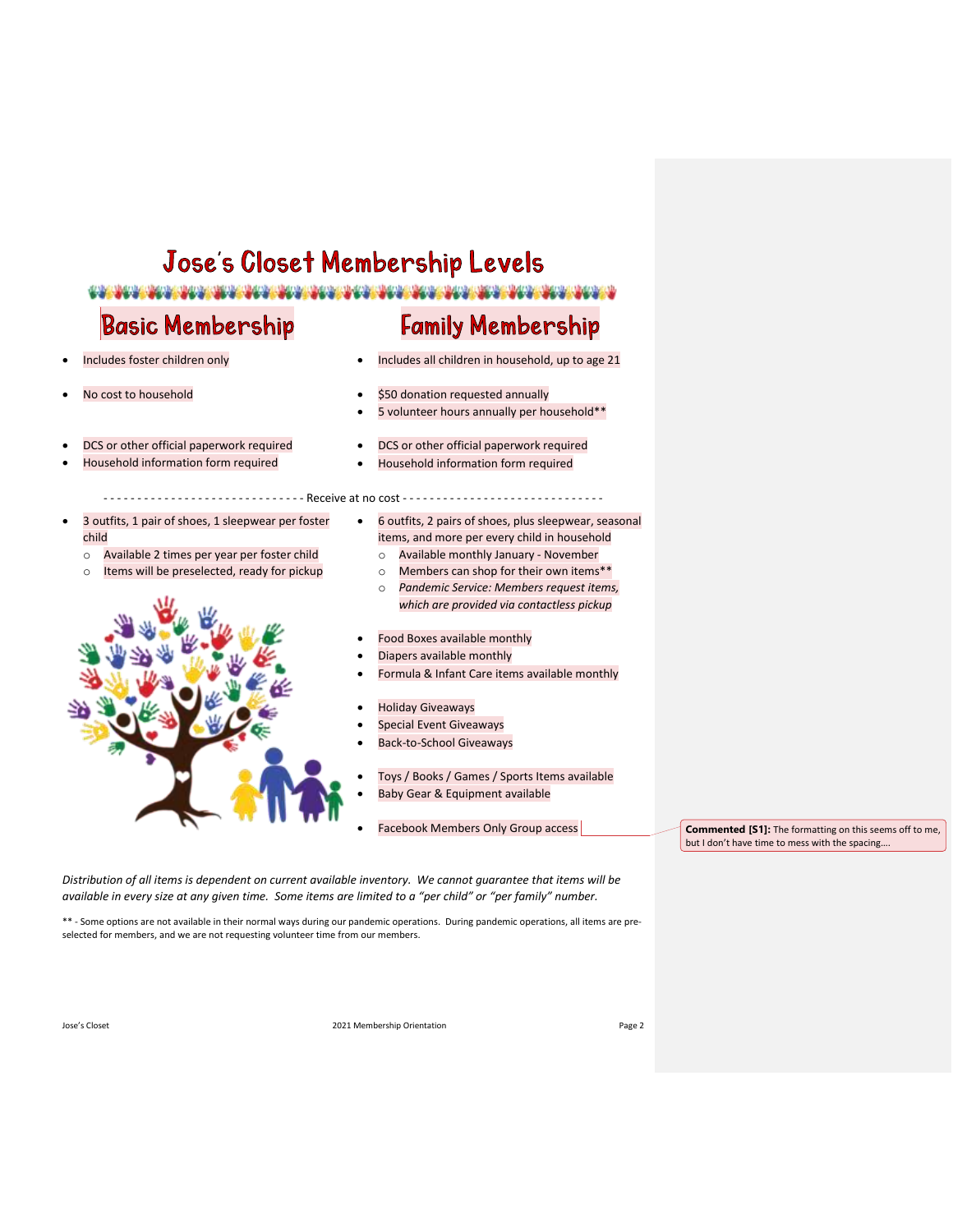## **What to Expect**

At Jose's Closet, we have a little bit of everything. From baby bottles to shin guards, we will offer it all. We may even have bed rails, strollers, or karate uniforms available. Because we rely on community donations, we never know what will be available in the resource center at any given time. It never hurts to ask if you're looking for something in particular. Please note, we cannot honor requests for specific brands.

We fill member requests from January through November. In December, we put member requests on hold (processing only new placements), to focus on our Holiday Giveaway. Don't worry – we'll remind you in November to make sure to get those winter clothing requests placed.

#### **Communication**

We send emails as our main way of communicating with our member families. Weekly updates are sent to the email address that you provide on your Membership Information Form. Those updates will have links to the online request forms for clothing, diapers, food boxes, baby items, and all that we offer at Jose's Closet. Emails are sent mainly fro[m info@josescloset.org](mailto:info@josescloset.org) - please save that in your contacts to be sure you see our messages.

We will not share your personal information with outside organizations. Any information we share with outside organizations is not personal information, but population statistics. We are asked to collect demographic data by the state of Arizona for our QFCO certification. Grants that we apply for may ask for various data, which is why we request it from you. We protect your personal information and will not release any private information to outside parties. *If you don't see an email from us for more than 2 weeks, please get in touch to confirm your email address is correct on our mailing list!*

## **Requesting Items**

When making requests for your family, we ask for some information to help our staff find things your kids will enjoy. Some general guidance is very helpful, but overly-specific requests are difficult to fill. We will provide your family with 6 outfits per child, as long as we have their size in stock. We can't guarantee all the items will fit the style/preferences indicated, but we do our best.

|        | Don't: Girl, 7, only wears hot pink skirts with lace or ruffles             |  |
|--------|-----------------------------------------------------------------------------|--|
| Do:    | Girl, 7, loves unicorns, mermaids, & pink - prefers skirts to pants         |  |
|        |                                                                             |  |
| Don't: | Boy, 15, only wants low-top Vans, Abercrombie t-shirts                      |  |
| Do:    | Boy, 15, likes sports-style clothing / workout gear / dry-fit tops          |  |
|        |                                                                             |  |
|        | Don't: Girl, 17, wants Lululemon leggings and Brandy Melville tops          |  |
| Do:    | Girl, 17, likes leggings and baggy button-up tops, canvas sneakers          |  |
|        |                                                                             |  |
| Don't: | Boy 4, only wants Paw Patrol, needs Children's Place adjustable waist pants |  |
| Do:    | Boy, 4, loves character shirts (Paw Patrol), favorite colors blue & green   |  |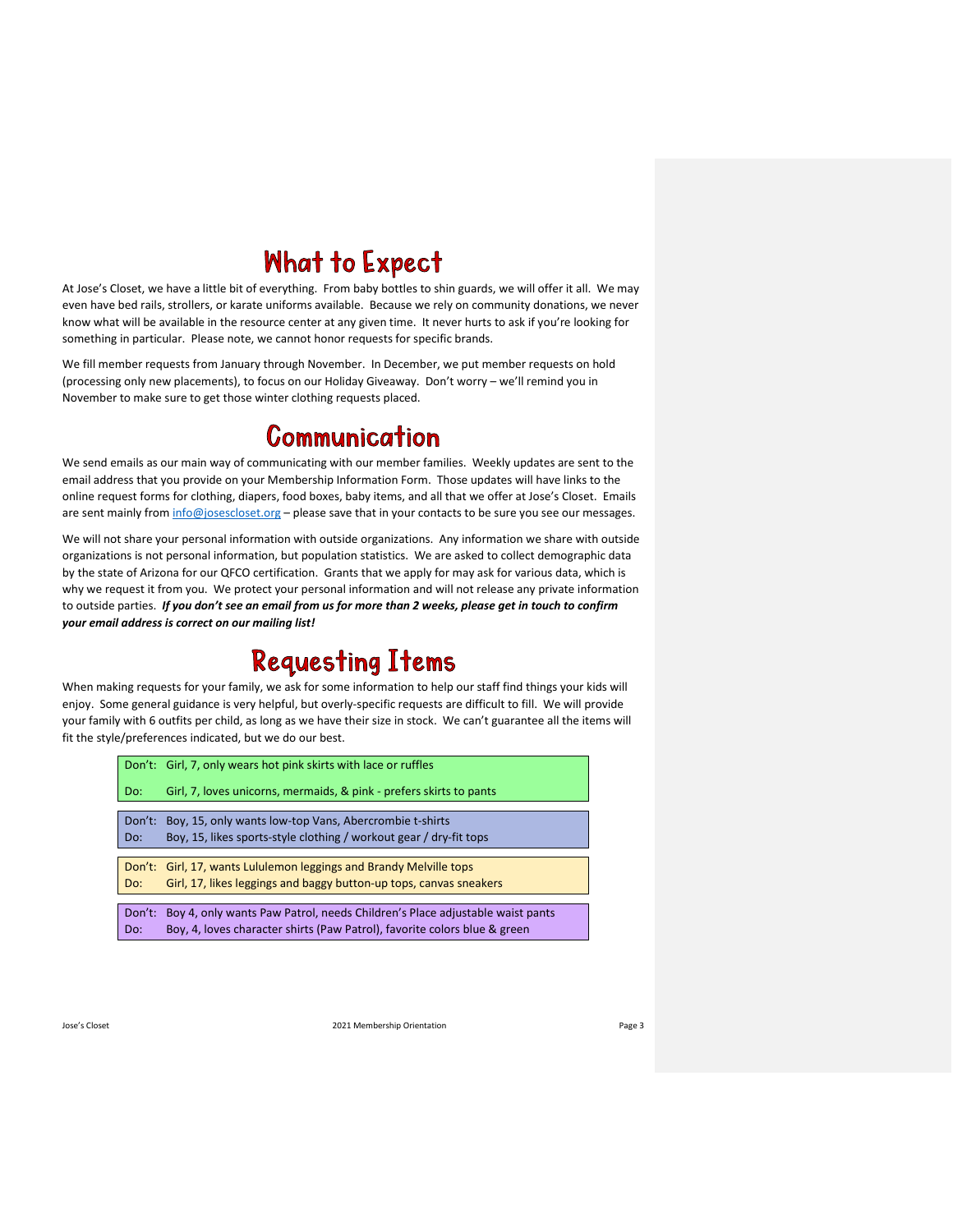## What if the items aren't right for us?

We do our best to find things that will work for your family, but understand that everything won't work, especially when filling requests remotely. We don't have the ability to exchange items, but you are always welcome to bring back anything that doesn't work, for whatever reason. (fit, style, etc.) You can note on your next request that you will be returning an item, and we can add an extra one to your order.

**Please** don't ask our staff to "see if you have \_\_\_\_, but in \_\_\_ size/color" when you pick up your items. We have a small staff and are working hard during this pandemic to process incoming donations and to pull member requests. While we would love to, we simply do not have time to look for items on a same-day basis.

## **Item Condition**

Our inventory is donated to us by the community. We screen & sort each item, keeping those that are in gently used condition. Some items are in nearly-new condition, while others are well-loved, but with life still in them.

Please know that ALL equipment, such as strollers, high chairs, booster seats, ride-on toys, etc. are given in as-is condition. We do not safety-test donated items. It is YOUR RESPONSIBILITY to check items for safe condition and to use them in the manner for which they are intended. By accepting items from Jose's Closet, you accept liability for the items and use of them. We are happy to be able to pass along any items that may be useful to our member families. Please exercise reasonable caution when using them.

### **Food Bank**

We partner with area food banks to offer monthly food boxes to our Family Membership clients, at no charge. The items in the boxes will vary from month to month, as well as box to box. Simply answer yes or no on your monthly request to let us know to have a food box ready for you. When you arrive, feel free to take a quick look at your box. We will usually have a "No Thanks" box, where you can put back items that your family won't use. Additionally, we may have items that are "Expiring Soon" or "Past Due Date". These items are available for taking in addition to your food box but are too close/past expiration for us to distribute. You can take as many of these items as you wish – we don't want to throw them away.

Infant formula and baby food are offered to our clients at no charge whenever they are in stock. Infant formula is available, with a limit per family. Baby food is offered whenever in stock.

#### **Diaper Supplies**

Jose's Closet partners with the Diaper Bank of Central Arizona to offer diapers and wipes to all the children covered by a Family Membership. The Diaper Bank requires certain statistics for each individual using the diapers, so we collect that information with each request. None of the information provided to the Diaper Bank is identifiable; it is gathered for statistical purposes. (Ex – what percentage of diaper users are disabled?)

## **Upgrading Your Membership**

Families who request Basic Membership service are welcome to upgrade to the Family Membership at any time. Simply contact us at [info@josescloset.org](mailto:info@josescloset.org) or visit [www.josescloset.org/join](http://www.josescloset.org/join) and fill out the Family Membership application. We ask for a \$50 donation for the annual membership, which will cover all the children in your home and come with many additional benefits.